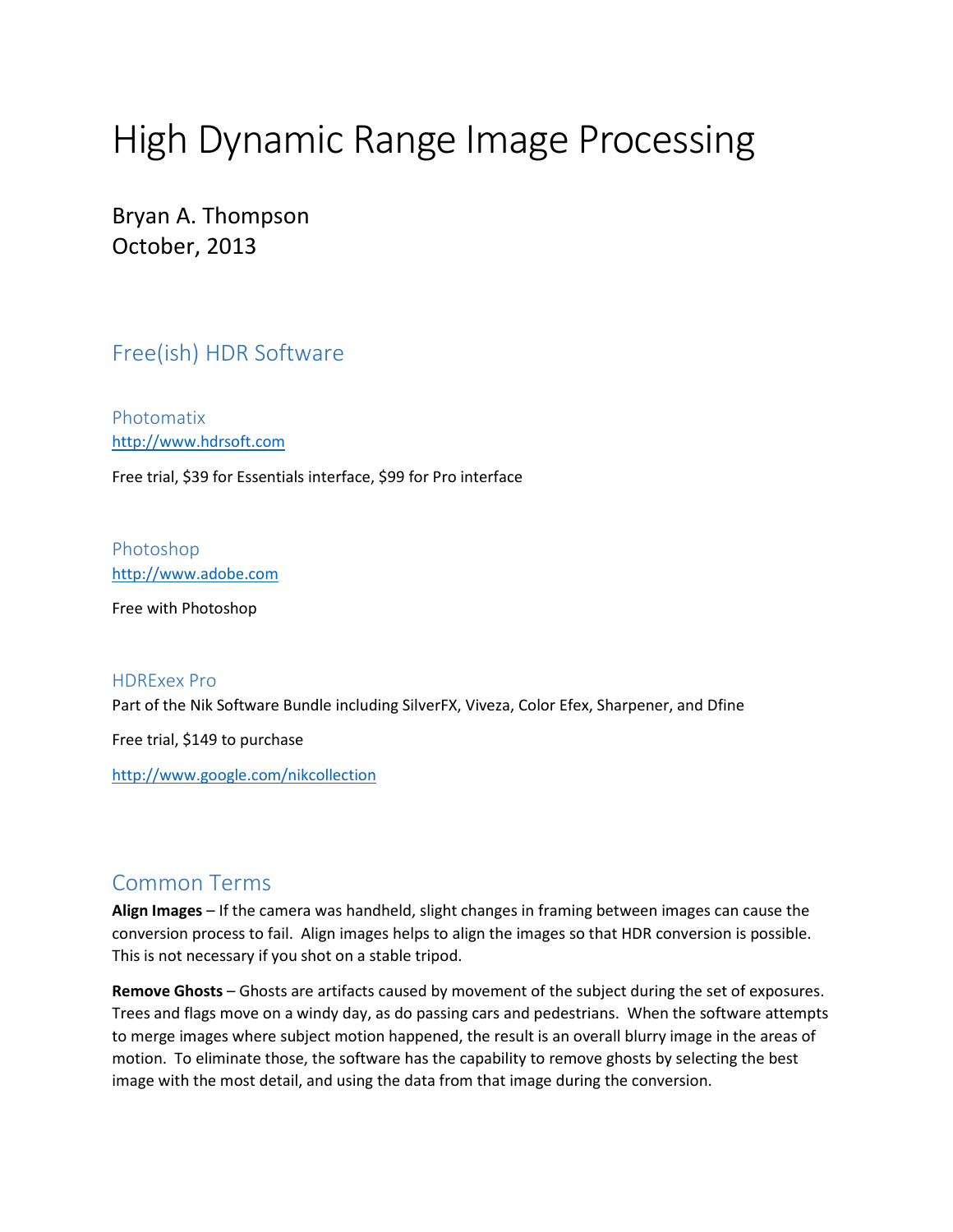# HDR Conversion

#### Photomatix

- 1. Preprocessing options: Align Source images with cropping, Remove Ghosts automatically/High, Reduce noise on underexposed images only, reduce chromatic aberrations, ProPhotoRGB workspace.
- 2. When the image loads in Photomatix, click Default.
- 3. Tone Mapping / Detail Enhancement
- 4. Detail Contrast adds contrast to details. 80-100.
- 5. Click Lighting Effects Mode, select Natural or Natural Plus,
- 6. Show More Options / Smooth Highlights=0, White Point = 0, Black Point = 10%, Gamma(midtones)=30-40%.
- 7. Show Advanced Options / Microsmoothing=0, Saturation highlights = 90%, saturation shadows = 65%, Shadow Smoothness = 0, Shadow Clipping =  $0$
- 8. Adjust luminosity and gamma for better look.
- 9. Color temperature adjustment creates warmer or cooler look.
- 10. Click Process
- 11. Save as 16 bit TIFF.

## HDR Workflow

- 1. Open the bracketed images in the HDR Conversion Software of your choice
- 2. Convert to a merged image. The technique for this varies widely depending on software choice, images, and the desired result.
- 3. Save as a 16 bit TIFF
- 4. Open in Adobe Camera Raw. Make adjustments as needed. We'll add some contrast, and some fill light to brighten it back up.
- 5. Open the image in Photoshop
- 6. Dust removal using the spot healing brush
- 7. Vignette to direct the viewer's attention
- 8. Curves to tweak. Medium contrast curve, then second curve to increase luminosity, then adjust opacity.